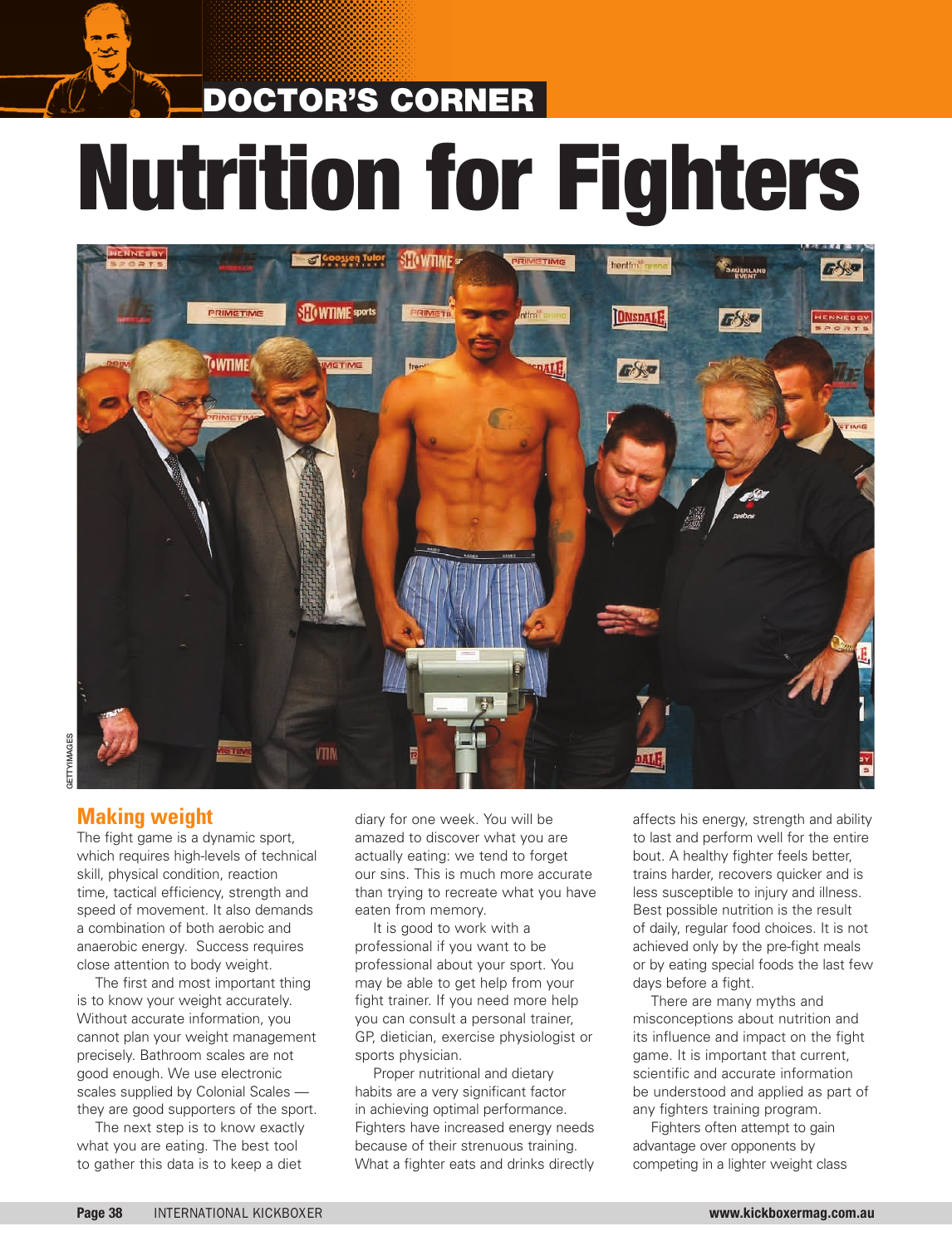

than their normal body weight, thus they train at a heavier weight and use weight loss measures to make a lower weight for competition. Often they end up competing against someone who has done the same. In order to build up to an elite level of strengthendurance, your training must be very intense. However, fighters have the challenge of meeting a high-energy demand while staying relatively close to their competitive weight. Therefore, nutrient-rich, low-fat foods are necessary for optimal performance.

Sometimes fighters will utilize crash dieting and dehydration leading up to a weigh-in. Without proper re-hydration and refuelling (between the weigh-in and the fight), crash dieting and dehydration can result in a decrease in performance. Numerous techniques are used by athletes to rapidly reduce their weight, such as increased exercise, high protein diets, skipping meals, water restriction, exercising in a sweat suit, sitting in a sauna or a bath, as well as various combinations of these techniques. Also, athletes may take laxatives, diuretics (fluid pills) and use enemas. The less weight a fighter needs to lose, the less this will be an issue.

Of all these weight loss methods, the only one that is never appropriate is the use of diuretics. The reason is that they continue to work even after the weigh-in and make re-hydration very difficult, because as you drink, you subsequently urinate it out.

It is better to eat many smaller meals throughout the days than a few larger ones. Carbohydrates are a necessary source of energy that must be replenished regularly while training. Complex carbohydrates from natural food sources such as vegetables, legumes, salad, oatmeal and fruit are ideal. The best practice is to eat three hours in advance of a workout. You may also use an energy drink during a session.

Try to eat natural foods, free of preservatives and dyes. Processed foods like white bread and soft drinks should be avoided because they have little nutritional value. Go with wholegrain products. Sufficient protein must be eaten while training to support muscle healing and growth. Many fighters supplement their intake with protein shakes but an adequate intake of lean beef or chicken, beans, fish, and eggs, is sufficient.

Drink plenty of water. Deep fried and fatty foods are not good. Microwaved, baked and steamed foods are much healthier.

#### **Daily Nutritional Needs**

Fighters require a moderateto high-carbohydrate (carb) diet to maintain stamina, replenish lost glycogen stores, and fuel the ATP/CP system (i.e. the 'power systems') during practice, competition and weight training.

The American and Canadian Dietetics Associations recommend 55 to 58 per cent of calories be carbohydrate, 12 to 15 per cent protein and 25 to 30 per cent fat. However, there has been a growing body of evidence that protein and fat requirements need to be altered for fighters.

# **The Training Diet**

Your training diet should be comprised of 45 to 55 per cent carbohydrate, 30 to 40 per cent protein and 15 per cent fat. The goal of the training diet

is to provide adequate energy for recovery and tissue repair quickly and efficiently — without adding body fat — thus maintaining a high strength, power–weight ratio.

Here is how to calculate your proper food ratios:

For example, if you ate 2,000 calories a day, 55 per cent of that is 1,100 calories from carbohydrates, which is equal to 275 grams (there are four calories of carb per gram; thus,  $1100/4 =$ 275 g of carbs). It is easier to keep track of grams than calories.

#### **Protein**

Research suggests that protein should be 1.5–1.8 g/kg bodyweight per day or as high as 2g/kg bodyweight per day in athletes. The Recommended Daily Allowance of 0.8 g/kg bodyweight per day protein is based on what is healthy for the average sedentary individual, which is not enough for athletes.

The additional protein is for muscle repair. During times of fatigue, intense training and overtraining, the body may start using its own muscle as an energy source. Because it is so difficult to build and maintain muscle, athletes should be careful not to lose it.

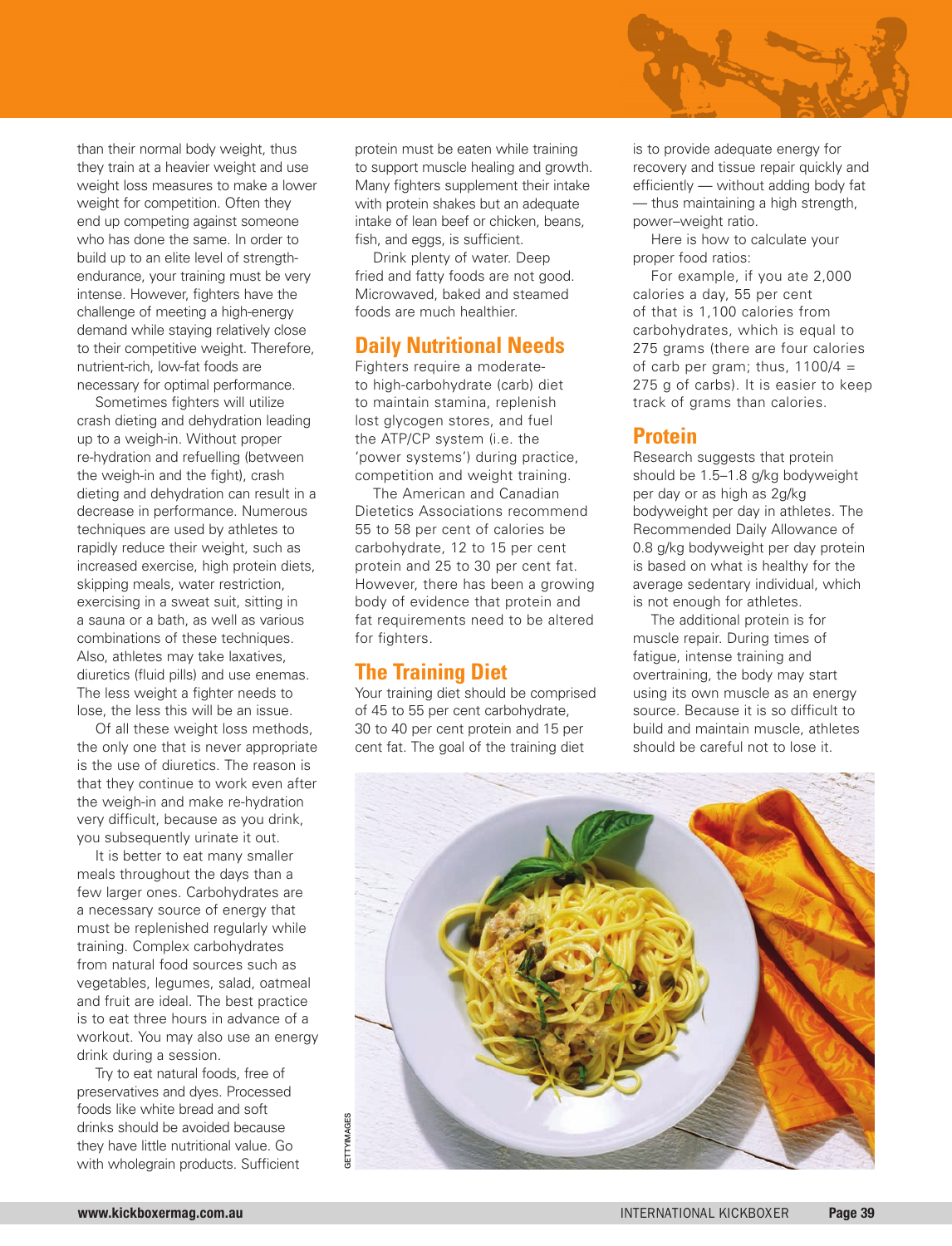# DOCTOR'S CORNER

Keep fat intake to about 15-20 per cent of your total calories. Essential fatty acids are commonly derived from foods like fish and walnuts. Good fats also come from olive or canola oils, seeds and avocadoes.

For someone consuming 2,000 calories a day, the fat intake should be about 400 calories. This is equal to about 45 grams (each fat gram contains nine calories).

You may be tempted to ingest as little fat as possible: however, this can be unhealthy. Keeping your fat intake to less than 15 per cent may have a harmful effect by inhibiting absorption of fat-soluble vitamins.

#### **Off Season**

During the off-season, fighters should strive to add muscle and improve their weaknesses. It is common to gain body fat during the off-season and then want to drop it quickly once pre-season begins. Some resort to crash or fad diets, which typically result in a loss of strength and muscle mass rather than body fat. The best strategy is to have a year-round eating strategy that includes weight management that ensures the fighter does not get outside 10% of his competitive fight weight.

Fighters hoping to acquire lean muscle mass should also pay close



attention to calorie intake. Your diet should consist of 60 per cent carbohydrate, 20 per cent protein and 20 per cent fat.

## **Muscle Mass Gain**

Methods of muscle building depend upon body type, sex, age and current training status. In order for this diet to be effective, one must be involved in a weight-training program.

According to the research, each of the following should be practiced before, during and after training:

- Try consuming 20g protein isolate and 30–40g carbohydrates 30 to 40 minutes prior to exercise.
- Sip a carb drink or a carb-protein drink during weight training.
- Immediately after, consume a carb-protein shake with at least 20g whey-casein combo and 60g carb or drink 20 oz. of skim milk or fat free chocolate milk.
- Eat a whole food meal with the above ratios one hour later.
- Fat an additional 300-500 calories more than your weightmaintenance level.
- Increase protein to 1.5-2g/kg bodyweight.

# **Making Weight**

Diets low in carbohydrates have increased in popularity because of effectiveness in achieving low body fat levels relatively quickly, but athletes should beware. Energy restriction has been shown to impair immunity, decrease performance and increase fatigue, tension, anger, and confusion. This energy restriction before a competition is commonly followed up with binge eating. This cycle can lead to swings in weight and body fat levels, as well as failure to achieve nutritional needs in the long term.

It is advantageous to compete at the upper level of weight categories. Ideally you should come in within 100 to 200 grams of the allowed weight.

In general, athletes should remain within three kilograms of the upper limit weight class for a weight category. In this way, 'making weight' will be more practical and